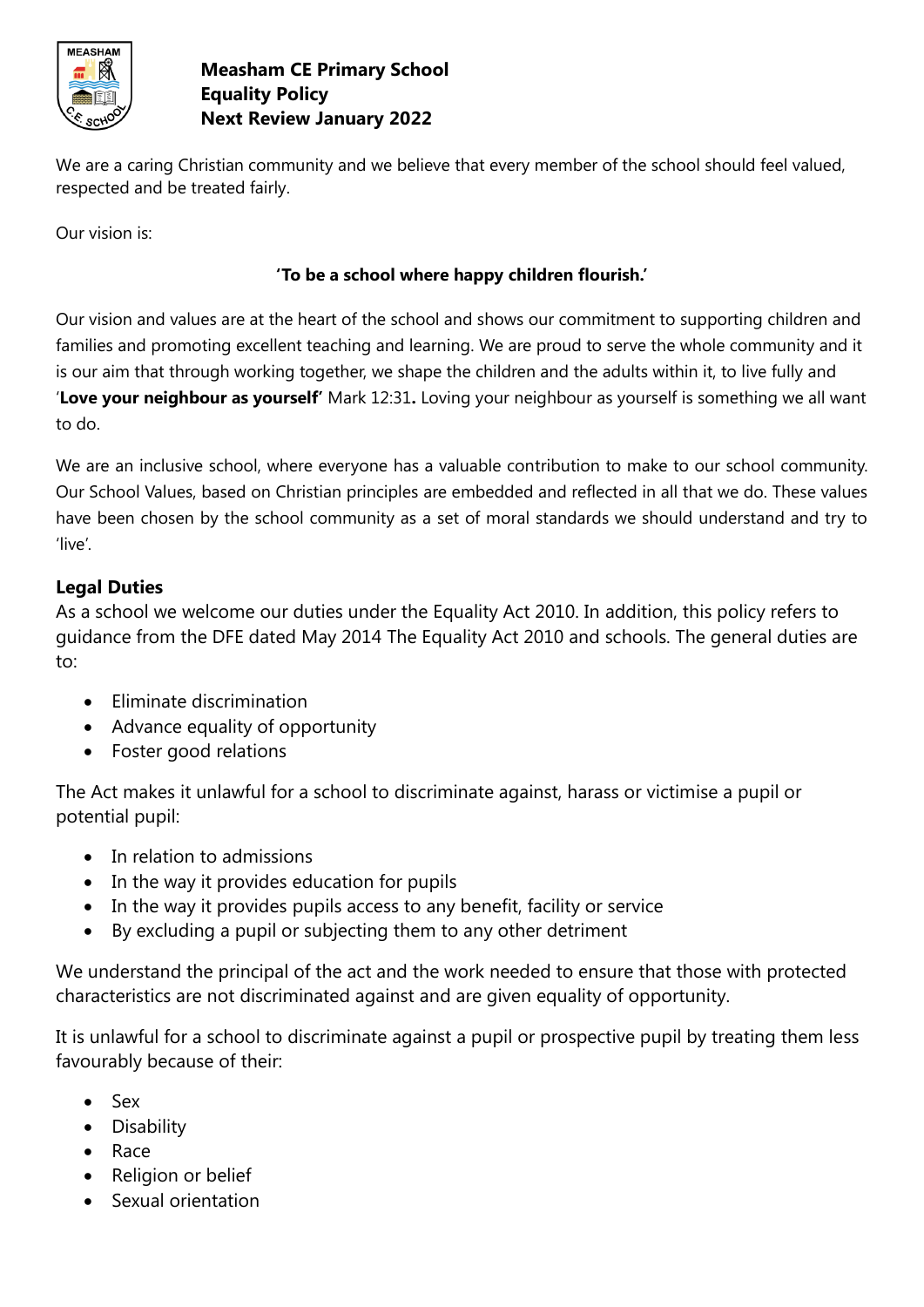

**Measham CE Primary School Equality Policy Next Review January 2022**

- Gender reassignment
- Maternity and pregnancy

It is also unlawful to discriminate because of their association a pupil may have.

In order to meet our general duties, listed above, the law requires us to do some specific duties to demonstrate how we meet the general duties. These are to:

- Publish equality Information to demonstrate compliance with the general duty across its functions. *We will not publish any information that can specifically identify any child*.
- Prepare and publish equality objectives. (detailed in this policy)

To do this we will collect data related to the protected characteristics above and analyse this data to determine our focus for our equality objectives. The data will be assessed across our core provisions as a school. This will include the following functions:

- Admissions
- Attendance
- Attainment and tracking of progress
- Exclusions
- Prejudice related incidents
- Behaviour logs
- Attendance at clubs and involvement in school life

Our objectives will detail how we will ensure equality is applied to the services listed above however where we find evidence that other functions have a significant impact on any particular group we will include work in this area.

# **Currently our equality objectives are:**

- **Narrow the gap in performance of children eligible for Pupil Premium** (or are otherwise identified as being financially vulnerable)
- **Anticipate any gaps in performance of children joining Measham after EYFS.**
- **Ensure gaps between girls and boys performance is narrowed** (based on detailed knowledge of specific cohort performance and closing any gaps found in KS1 data).
- **Ensure all vulnerable groups are fully represented in clubs and school roles.**

Linked policies that re-enforce this duty include our Behaviour Policy, Anti-Bullying Policy, Attendance Policy, PSHCE Policy, SRE Policy, Pay Policy.

# **Duties around accessibility for disabled pupils/visitors/staff**

We aim to make reasonable adjustments to the school environment to meet the needs of any physically disabled pupils/visitors/staff. Any changes to the environment in this respect will be included in our Premises Plan and also recognised where relevant in our Health and Safety audits.

# **Prevent Duty**

We also welcome our duty under the Education and Inspections Act 2006 to promote community cohesion and the latest duty on schools to as part of the Counter Terrorism and Security Act 2015.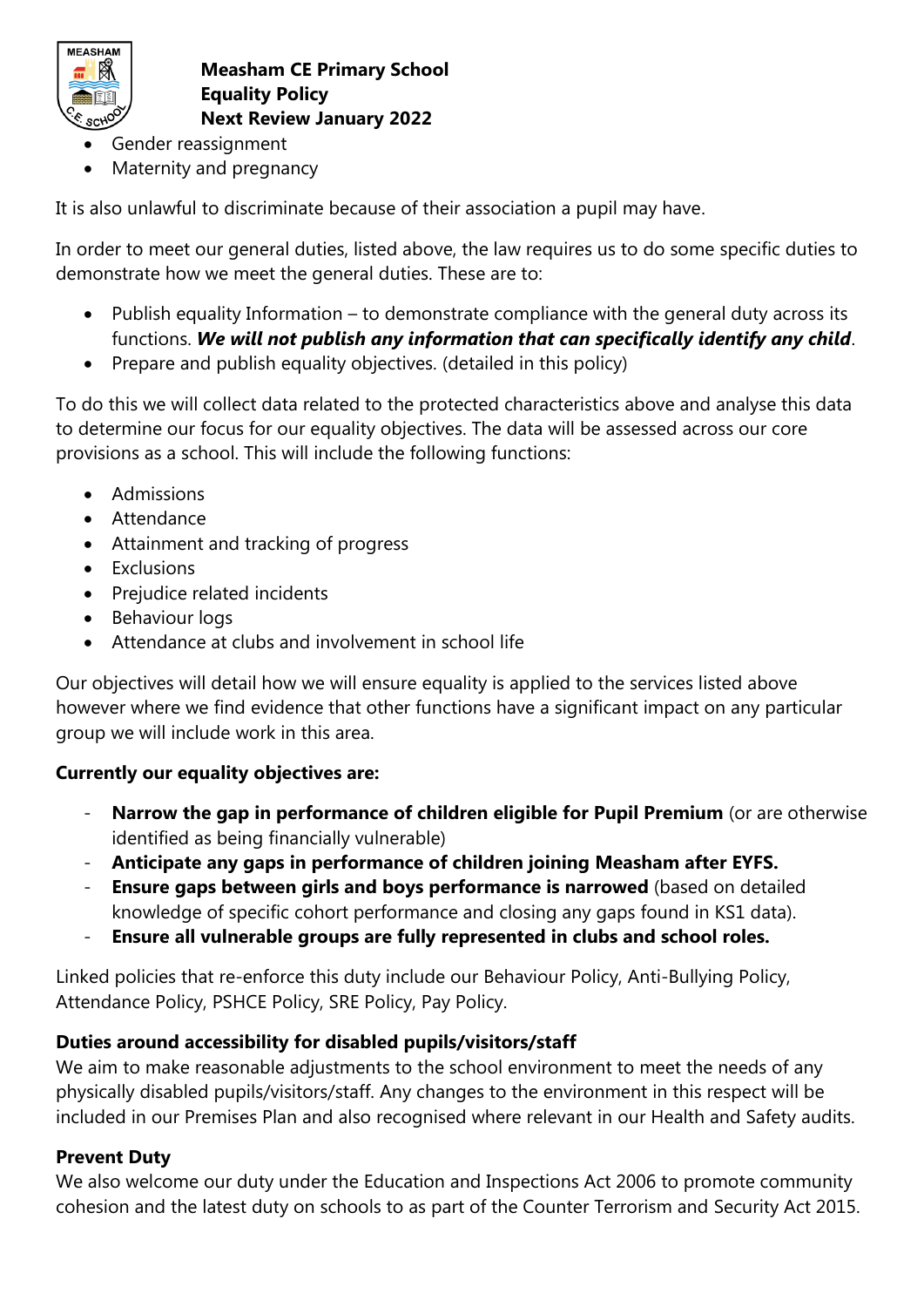

# **Measham CE Primary School Equality Policy**

**Next Review January 2022**

Measham CE has due regard to the need to prevent people from being drawn in to terrorism. This principle is threaded through other policies (e.g. Anti-bullying, Behaviour for Learning, Teaching and Learning, Acceptable Use policy, PSHCE etc...) We fully advocate the principles of British Values through our curriculum and in our expectations of our whole school community for respect. As a school we will respectfully challenge extremist views and note concerns arising in our race/hate records.

We recognise that these duties reflect international human rights standards as expressed in the UN Convention on the Rights of the Child, the UN Convention on the Rights of People with Disabilities, and the Human Rights Act 1998.

In fulfilling our legal obligations we will:

- Recognise and respect diversity
- Foster positive attitudes and relationships, and a shared sense of belonging
- Observe good equalities practice, including staff recruitment, retention and development.
- Aim to reduce and remove existing inequalities and barriers.
- Consult and involve widely
- Strive to ensure that society will benefit

#### *Mission, Vison and Aims*

#### *Our mission is to be a place where happy children flourish*

#### **Vision Statement**

To provide a happy, welcoming and safe environment, built on Christian values, in which everyone is encouraged, challenged and inspired to develop the skills and attributes needed for a successful future in an ever changing world.

#### **Aims (mission)**

*We do this by providing:*

- Children with a structure which enables them to ask questions, be excited by learning and understand how to develop into purposeful, kind and caring members of the community
- An environment in which everyone has a voice and is equipped with the life skills to keep themselves and others safe
- An enjoyable, creative, relevant & evolving curriculum that will motivate children to become lifelong learners and encourage every child to find and develop their own personal strengths
- The highest quality teaching and learning to enable all children to reach their full potential and thus lay strong foundations for the future
- An understanding of how we value ourselves, others and the environment through positive relationships, actions and attitudes

## **Responsibility**

We believe that promoting Equality is the whole schools responsibility: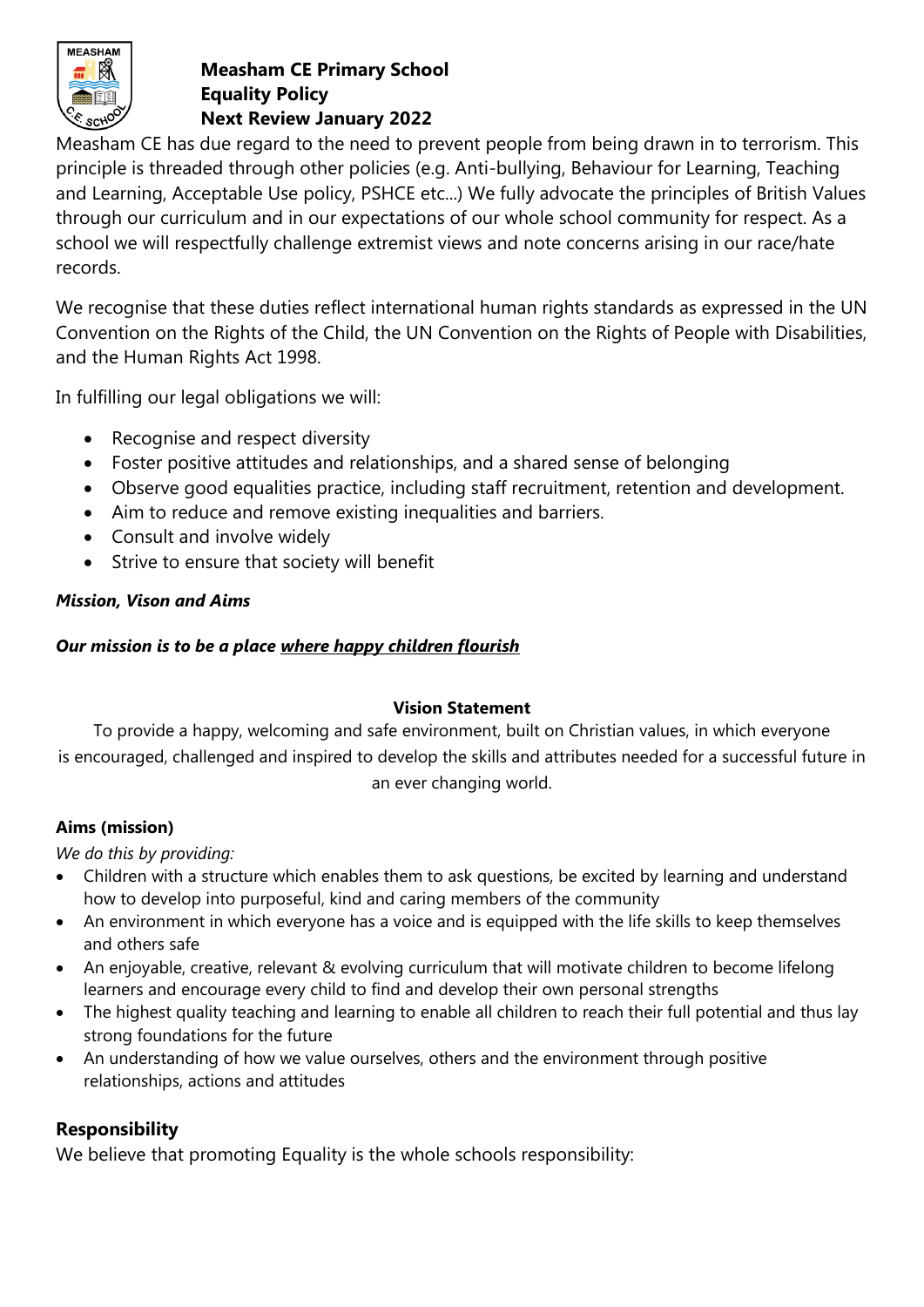

# **Measham CE Primary School Equality Policy**

| E SCHOOT<br><b>Next Review January 2022</b> |                                                                                                             |
|---------------------------------------------|-------------------------------------------------------------------------------------------------------------|
| <b>School</b>                               | <b>Responsibility</b>                                                                                       |
| <b>Community</b>                            |                                                                                                             |
| <b>Governing Body</b>                       | Involving and engaging the whole school community in identifying and                                        |
|                                             | understanding equality barriers and in the setting of objectives to address these.                          |
|                                             | Understanding legal obligations under the Prevent duty.                                                     |
| <b>Headteacher</b>                          | As above including: Promoting key messages to staff, parents and pupils about                               |
|                                             | equality and what is expected of them and can be expected from the school in                                |
|                                             | carrying out its day to day duties.                                                                         |
|                                             | Ensure that staff have appropriate skills to deliver equality, including pupil                              |
|                                             | awareness.                                                                                                  |
|                                             | Ensure that all staff are aware of their responsibility to record and report prejudice                      |
|                                             | related incidents.                                                                                          |
| <b>Senior</b>                               | To support the Headteacher as above Ensure fair treatment and access to services                            |
| Leadership                                  | and opportunities.                                                                                          |
| Team                                        | Ensure that all staff are aware of their responsibility to record and report prejudice                      |
|                                             | related incidents.                                                                                          |
| <b>Teaching Staff</b>                       | Help in delivering the right outcomes for pupils.                                                           |
|                                             | Uphold the commitment made to pupils and parents/carers on how they can be                                  |
|                                             | expected to be treated.                                                                                     |
|                                             | Design and deliver an inclusive curriculum Ensure that you are aware of your                                |
|                                             | responsibility to record and report prejudice related incidents.                                            |
| <b>Non-Teaching</b>                         | Support the school and the governing body in delivering a fair and equitable service<br>to all stakeholders |
| <b>Staff</b>                                | Uphold the commitment made by the head teacher/principal on how pupils and                                  |
|                                             | parents/carers can be expected to be treated                                                                |
|                                             | Support colleagues within the school community                                                              |
|                                             | Ensure that you are aware of your responsibility to record and report prejudice                             |
|                                             | related incidents                                                                                           |
| <b>Parents</b>                              | Take an active part in identifying barriers for the school community and in                                 |
|                                             | informing the governing body of actions that can be taken to eradicate these                                |
|                                             | Take an active role in supporting and challenging the school to achieve the                                 |
|                                             | commitment given to the school community in tackling inequality and achieving                               |
|                                             | equality of opportunity for all.                                                                            |
| <b>Pupils</b>                               | Supporting the school to achieve the commitment made to tackling inequality.                                |
|                                             | Uphold the commitment made by the head teacher on how pupils and                                            |
|                                             | parents/carers, staff and the wider school community can be expected to be                                  |
|                                             | treated.                                                                                                    |
| Local                                       | Take an active part in identifying barriers for the school community and in                                 |
| Community                                   | informing the governing body of actions that can be taken to eradicate these.                               |
| <b>Members</b>                              | Take an active role in supporting and challenging the school to achieve the                                 |
|                                             | commitment made to the school community in tackling inequality and achieving                                |
|                                             | equality of opportunity for all.                                                                            |
|                                             |                                                                                                             |